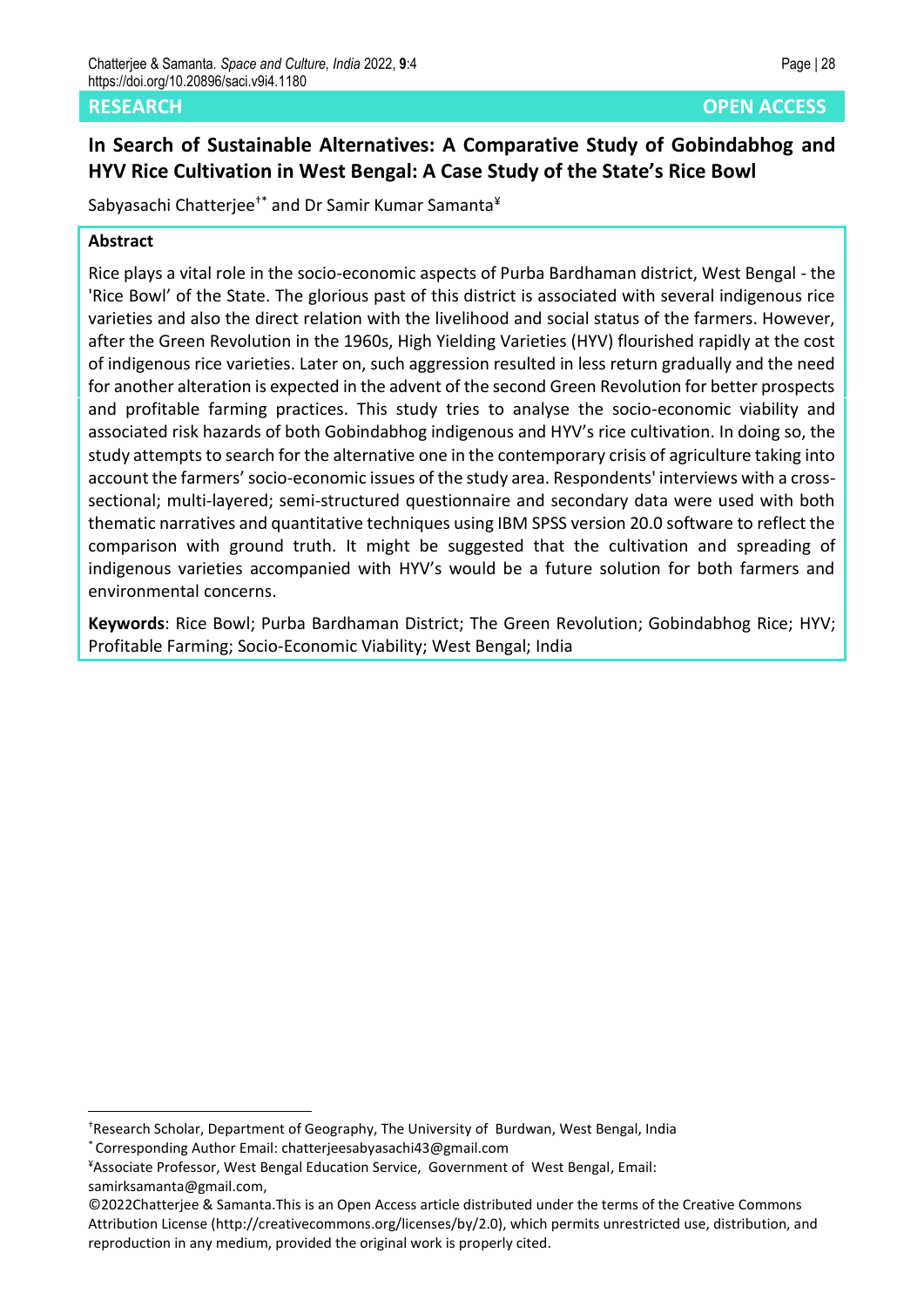#### **Introduction**

Rice plays a critical role in Indian agriculture, occupying about 4.5 million hectares of land and yielding 111.52 million tonnes in 2017-18 (Lalitha and Vinayam, 2020). Evidence suggests that more than 82000 indigenous rice varieties were cultivated in India earlier and 5500 varieties were cultivated in Bengal (Ghosh, 2015). In ancient India, evidence of using rice for medicinal purposes was found in Susrutha Samhita and Charaka Samhita of about 10000 B.C. (Balachandran et al., 2006). Several indigenous rice varieties are inseparable due to their adaptability and acceptability factors. It also helps create a sustainable form of agriculture (Khairullah, 2020). However, these are now becoming history. In Indian agriculture, the Green Revolution of the 1960s changed the scenario (Hunter, 1877) in many aspects primarily through introducing High Yielding Varieties (HYV). These HYVs replaced traditional local varieties due to their higher productivity and low risk in agriculture (Ghosh and Chattopadhyay, 2017; Bandopadhyay, 2014). As HYV seeds occupied the whole market rapidly, the indigenous varieties being passed into oblivion were placed on the verge of extinction (Niyogi, 2019; Eliazer Nelson et al., 2019; Banerjee et al., 2011).

These changing scenario of Indian agriculture is also reflected in the Purba Barddhaman district of West Bengal. The district is popularly known as India's Rice Bowl (*Dhāner Gola*). Genetically modified seeds have been sown in this 'rice after rice' region at the cost of several valuable indigenous rice varieties. The enormous production of HYV's in a suitable physical set-up will increase the dependency on this sector and allied activities (National Informatics Centre, Purba Bardhaman, 2011; Bureau of Applied

Economics and Statistics, Purba Bardhaman, 2018). Over 58% of the study area population are engaged as agricultural labourers (Figure 1), creating typical agrarian societies and riceculture in the Purba Bardhaman district (Livelihood zone analysis in West Bengal, FAO, UNO, 2016).

After the 1990s, HYV's performance came into question on several grounds. Factually, the nature of cropping pattern, changes in crop combination and heavy uses of fertilisers, pesticides, groundwater upwelling, etc., badly impacts upon the environment. Moreover, such mono-crop culture (Basu, 2014; Basu, 2017) and massive production automatically reduce the product's price and demand in markets (Das, 2003; Deka et al., 2014). Simultaneously, the farmers' earnings begin to decline, and this slow but steady decline of farmers' earnings directly hits both rural societies and their livelihood. Amidst such critical circumstances, the need for another thrust in rice farming in this district is expected to keep up its old historical fame and combat the emerging problems of HYV's in this region (Verma, 2019).

So the question here is what is an alternative measure to cope with this crisis in this area? Are there any possibilities for redeveloping indigenous varieties as a challenge for emergent problems? How would such redevelopment be viable socio-economically and environmentally in this region?

This study attempts to unfurl the qualities of indigenous varieties, especially Gobindabhog rice and its comparative advantages from HYV's cultivation based on selective indicators in the study region. This study indeed researches the scope of expanding such varieties and the key hindrances associated with it.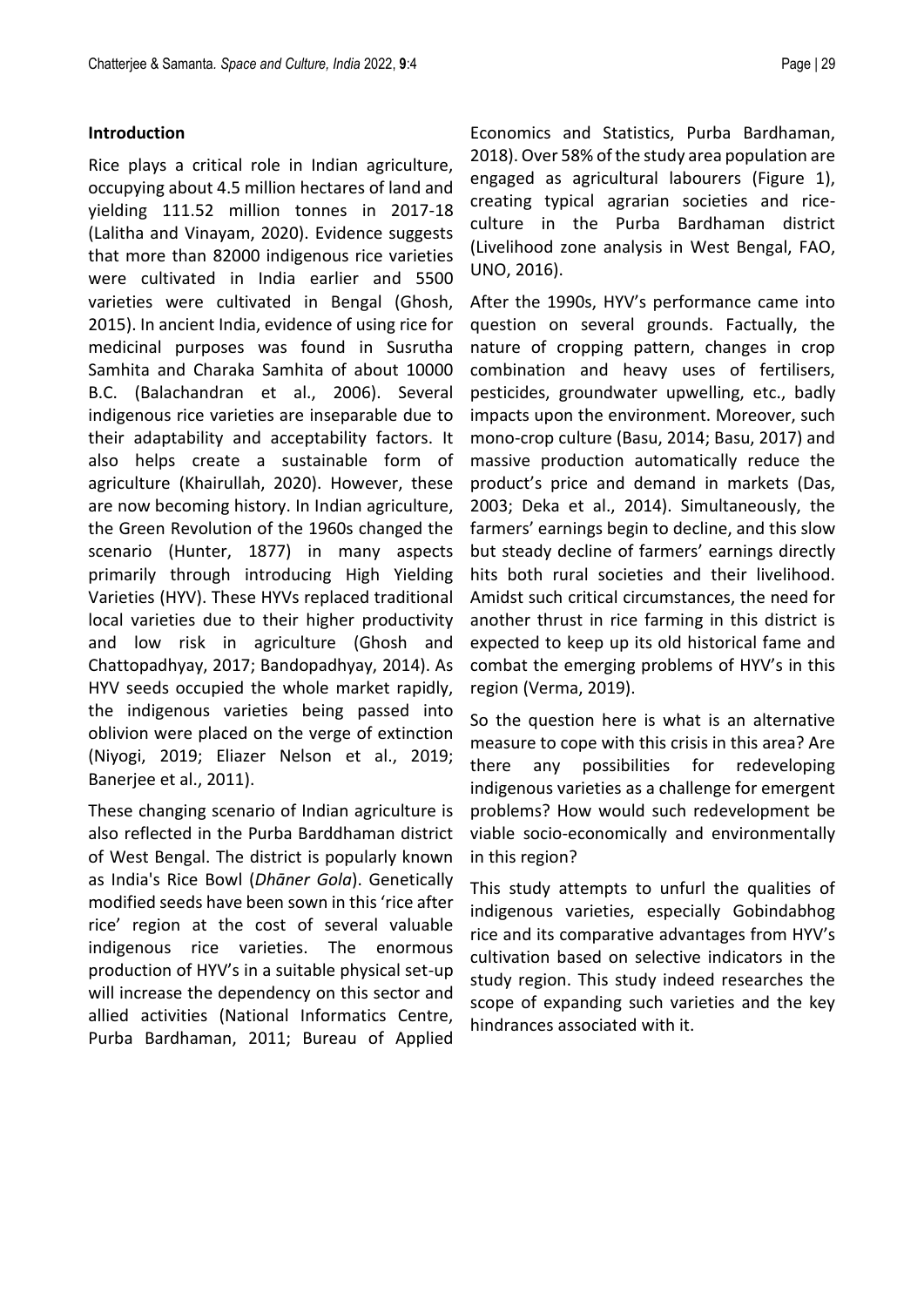

 **Figure 1: Occupational Pattern in the Study Area (in Percentage) Source: N.I.C. Purba Bardhaman 2011**

#### **Conceptual Framework and Literature Review**

Indigenous rice is neglected treasures in India (Ghosh et al., 2015; Pal, 2016). Presently, such varieties are cultivated in a scattered manner in our country (Ghosh, 2015; Nagarajan, 2018). However, indigenous rice has several positive qualities, like stress and iron toxicity tolerance (Das and Das, 2014); these varieties are highly nutritious, and contains a high level of Zinc (Zn) and Ferrum (Fe) (Khairullah, 2020; Radhakrishnan, 2019) and helps to preserve genetic varieties (Deka et al., 2014). Earlier, these were cultivated traditionally (Rizwan and Liyaqat, 2011) with co-operative communication (Bokaria, 2015) and Indigenous Technical Knowledge (ITK) which had a significant impact on the cost of production (Kumar and Sahu, 2018; Atkinson et al.,2018). Now, the System of Rice Intensification (SRI) and modern inputs are also implemented with zero tillage (Huynh et al., 2020; Rizwan and Liyaqat, 2011; Eliazer Nelson et al., 2019; Bokaria, 2015; National Consortium of SRI, 2014; Phapumma et al., 2020; Karforma, 2021; Ghorai et al., 2014). Yet, indigenous rice varieties are neither popular as HYV's nor acknowledged their positivity in agriculture (Pal, 2016).

The present research is mainly concerned with analysing positive feedbacks of indigenous Gobindabhog rice (Figures. 2 & 3) and its environmental and socio-economic viability in the study region. From the previous works about the Gobindabhog variety, the following has been found:

- It is a native, non-basmati, indigenous aromatic premium variety of rice (Roy, 2019).
- It is followed by the organic way of cultivation ( Pal, 2015) and received G.I. tag from West Bengal, like Tulaipanji rice of North Bengal (Blakeney et al., 2020; Ghosh et al., 2015).
- It is a short, white Kernels and sticky rice (Mohanty et al., 2011), having a sweet buttery flavour and pleasant aroma with good cooking qualities (Ghosh, 2015).
- It is mainly cultivated in Kharif season as an Aush and Aman (Figure. 2) rice (Mukherjee, 1901; Banerjee, 1972).

Considering these backdrops, it is argued that the existing literature provides the essential plant characteristics and qualities of the Gobindabhog indigenous rice variety, however, these studies have failed to critically analyse the socio-cultural and economic profile of the villagers associated with HYV's and indigenous Gobindabhog rice variety; the various reasons for the increasing engagement of the new generation in indigenous farming. In addition, the study aims to explore the probability of a better alternative one and self-sustained model of agriculture in the advent of the second Green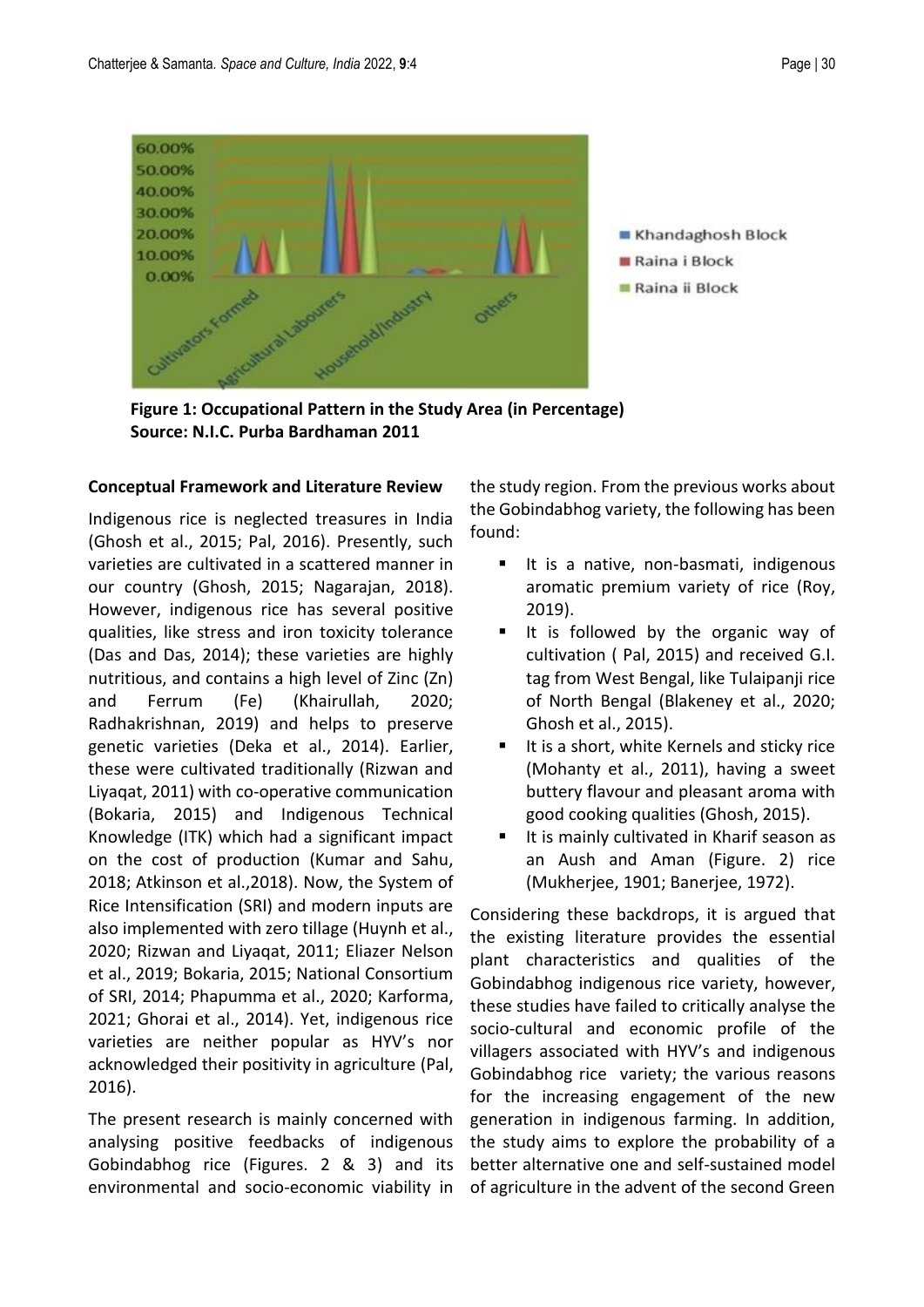#### Chatterjee & Samanta*. Space and Culture, India* 2022, **9**:4 Page | 31

Revolution phase parallel with modern HYV's.The study, therefore, try to establish the reason for the historical existence of such varieties inspite of the Green Revolution in the 1960s. Our research finds that although the study region uses modern inputs like mechanisation, the new mode of irrigation, etc., it did not change their rice variety like other blocks of the district.

In a way, the research uniquely studies and compare the natural and socio-economic risk hazards scenario between these two varieties.

It also tries to show the ways and measures of expanding the Gobindabhog indigenous varieties in different blocks, wherever possible. Hence, the key objectives of this research are as follows:

- To examine the socio-economic viability of Gobindabhog indigenous rice contrary to HYV rice cultivation in the study region.
- Risk assessment is associated with the cultivation of both HYV's and indigenous Gobindabhog variety and the way to cultivate one along with another.
- To search for the alternative way of farming in respect of HYV's monocropping and declining output in agriculture in the current scenario.
- Searching the possibilities and hindrances of spreading of such indigenous varieties in this region and simultaneous scope of farmers' income in the advent of the second Green Revolution phase.



**Figure 2: Sample of Govindabhog Paddy (During the Growing Period) Source: Field Survey 2020-21**



**Figure 3: Sample of Govindabhog Rice Source: Field Survey 2020-21**

#### **The Study Area**

The present research includes the area of three blocks (namely Raina-I, Raina-II, and Khandaghosh) of Purba Bardhaman district, West Bengal (Figure 4), where Gobindabhog rice cultivation has been seen for decades (Table 1). It occupies nearly 22,000 – 24,000 hectares of land in this region (Ghosh, 2015; Niyogi, 2019). Except for these three blocks, neither of the other parts of the country cultivated such indigenous variety, nor branded in the same name. This is the crucial reason for choosing such a micro-level study area. The Government of India recognises this geographical location by

giving G.I. (Geographical Indication) tag in 2017 (Blakeney et al., 2020).

This area is under the Khandaghosh plain region with an average elevation of 31 meters in Raina-I, 25 meters in Raina -II and 49 meters in Khandaghosh block (Bureau of Applied Economics and Statistics, 2018; National Informatics Centre, Purba Bardhaman, 2011). These three blocks lie in the river Damodar's right bank flood plain with alluvial formation (Banerjee, 1972). The river Damodar (known as the river of sorrow) was over flooded in this region and deposited alluvium to form this fertile track (Ghosh, 2015).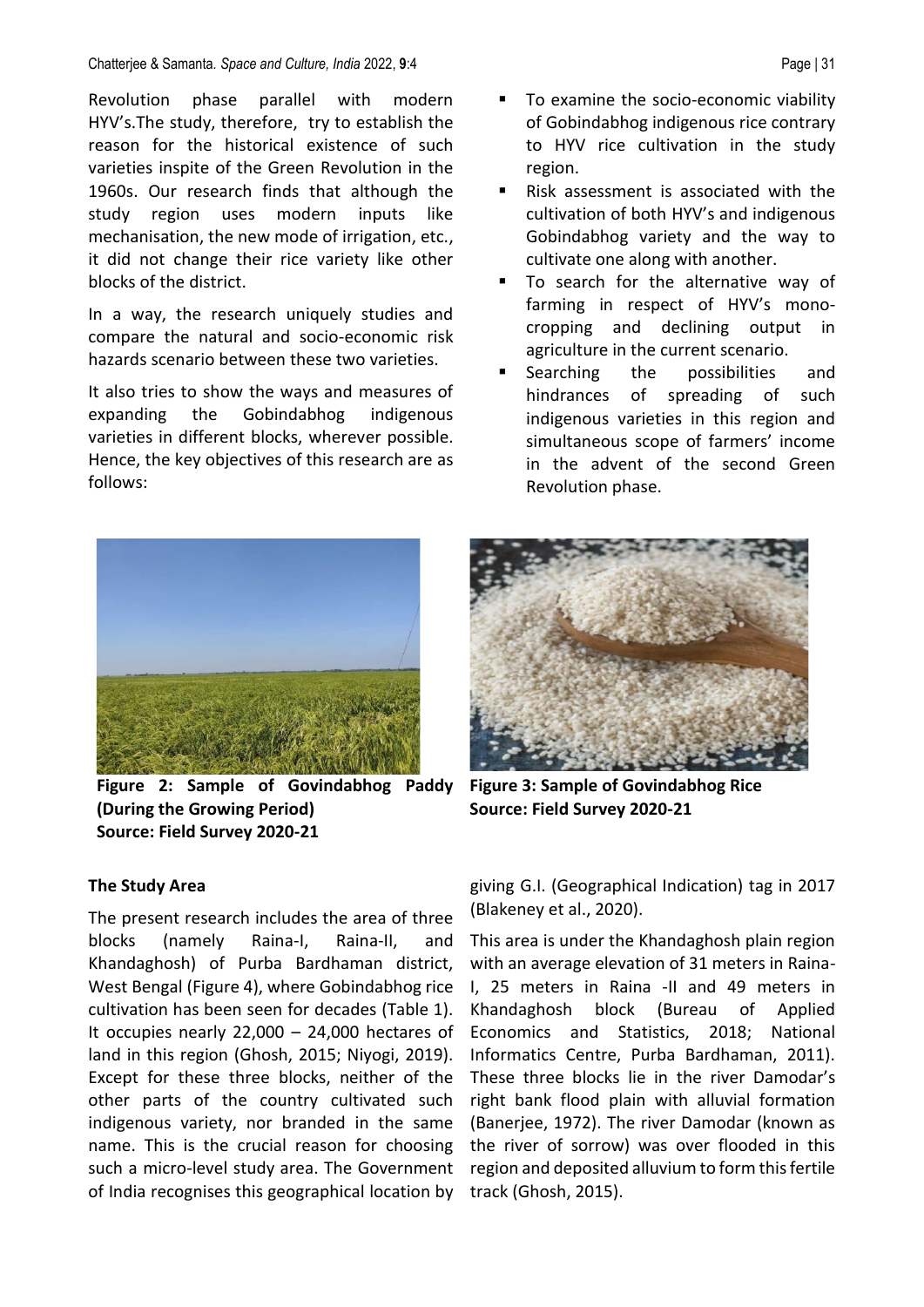The study area lies between 23°00'49" North to 23°12'47" North and 87°41'23" East to 87°54'22" East. The Raina-I block consists of eight Gram Panchayats (Raina, Shyamsundar, Natu, Hijalna, Polasan, Sheara, Narugram, etc.), the Raina II block also consists of eight Gram Panchayats (Painta-II, Arin, Gotan, Poholanpur, Boroboinan, Kaity, Uchalaan, etc.) and The Khandaghosh block consists of ten Gram Panchayats (Berugram, Shakhanri, Khandaghosh, Gopalbera,

Ukhrid, Sograi, Sosanga, Koiyor, Lodna, etc.). The total area of the study region is approximately 758.58 sq.km. (Table 1) and population density is 687.72 persons/sq.km (Census of India, 2011). The region is under a tropical monsoonal climate with a mean annual rainfall of about 248 mm. The annual temperature ranges between 26°C to 33°C and relative humidity varies from 60% to 70% (I.M.D. Kolkata).

**Table 1: Administrative Divisions and Production of Rice of Purba Bardhaman District, West Bengal**

| -                     | <b>Police</b><br>station | <b>C.D.block</b> | <b>Mouz</b> | <b>Inhabit</b> |              | Aman (HYV)<br>Aman<br>(Indigenous) |              |                            |
|-----------------------|--------------------------|------------------|-------------|----------------|--------------|------------------------------------|--------------|----------------------------|
| Subdivision           |                          |                  | a           | ed<br>village  | Area(h<br>a) | <b>Producti</b><br>on (mt.)        | Area(h<br>a) | <b>Producti</b><br>on (mt) |
| Burdwan-II<br>(south) | <b>Raina</b>             | Raina-I          | 113         | 111            | 17000        | 76500                              | 6700         | 20100                      |
|                       | <b>Madhab</b><br>dihi    | Raina-II         | 94          | 87             | 12000        | 54000                              | 8500         | 25500                      |
|                       | <b>Khanda</b><br>gosh    | Khandago<br>sh   | <b>111</b>  | 107            | 16200        | 72900                              | 5700         | 17100                      |

**Source: D.A.O. of Purba Bardhaman District (2018) and Bureau of Applied Economics and Statistics, Purba Bardhaman (2018)**



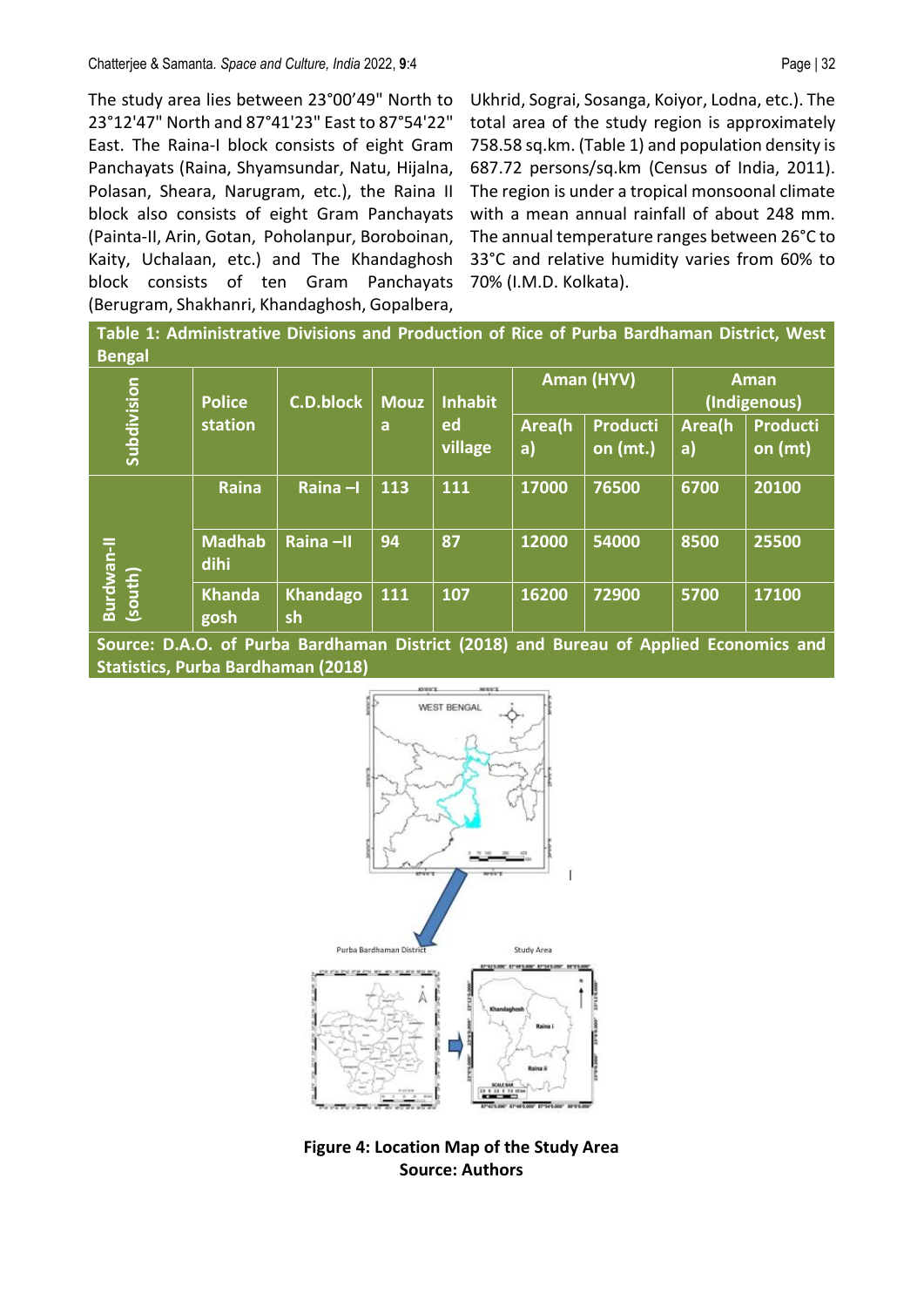#### **Methodology and Database**

To accomplish the study's objectives, mixed types of methodologies were adopted to analyse the primary and secondary data. The various steps of the research are as follows:

#### **Study Design**

The study was completed in different phases. In the first phase, available literature and secondary data were collected and studied for relevant information. In the second phase, intensive field visit work was conducted in the study area. To aggregate primary data, a crosssectional; multi-layered semi-structured questionnaire was framed in Bengali (the local state language) and was surveyed several times accordingly with the help of a local guide. The questions were structured in both open and close-ended to give space to the respondents wherever possible. Two-way closed ended questions (like yes/no) were prepared of different criteria (like costs, profits, losses, problems, etc.) of Gonindabhog and HYV's rice cultivation. A key informant survey was also conducted to gather information for qualitative and quantitative perceptions and views of the farmers about these two varieties and translate accordingly. Initially, some respondent is unwilling to participate in interviews, but later on, few other respondents volunteered to participate in the study.

## **Choosing of Samples**

Ground surveys and respondent interviews accuracy depends on choosing a sufficient number of samples. Therefore, the sample size is a very important aspect of this research. Thirty participants were selected for interviews using random sampling. Ten participants are represented for each block, which are equally distributed (five for each) among the two variables (Gobindabhog and HYV's rice). Covid 19 pandemic rendered hindrance during the field study and therefore, the sample collection remained relatively small.

Both qualitative and quantitative techniques were used in this analysis. Qualitative methods based on the thematic narratives were used to show the opinion of the farmers and their families using a semi-structured questionnaire. Again, simple cartographic techniques and student t-test based on the IBM SPSS version 20.0 software were also applied to represent data and check the reality of the hypothesis at a 95% significance level.

#### **Analysis**

Based on semi-structured questionnaire and participant views, different indicators were taken for analysis and comparing these two variables. The leading analysed indicators are the cost of production, product output or earnings, risk assessment and ultimate socioeconomic development of the farmers (Fernandes et al., 2021; Schimmelpfening, 2018; Rahaman et al., 2019). Student t-test had been applied using IBM SPSS version 20.0 software, and t-score was calculated at 95% significance level for testing different attributes of agriculture. The main attributes taken for the cost of agriculture include the cost of fertilisers, labour, medicines, machinery and irrigations (Nouman et al., 2013; Fernandes et al., 2021). Output or earnings attributes were analysed based on the production of paddy (quintals/bigha), production of straw (INR/bigha) and profit earnings (INR/quintals) from the cultivation (Atkinson et al., 2018; Fernandes et al., 2021). Risk scores were calculated through weighted score techniques and formula (Ibtissen et al., 2015) to reflect the greater importance of average losses among these two variables.

## **Risk Score = 0.75\*(average severity\*frequency)^0.5+0.25\*worst-case scenario**

Where, average severity shows in the form of Average Seasonal Loss (ASL) in INR/Bigha, frequency of occurrence indicates the number of months of occurrence and Worst Case Scenario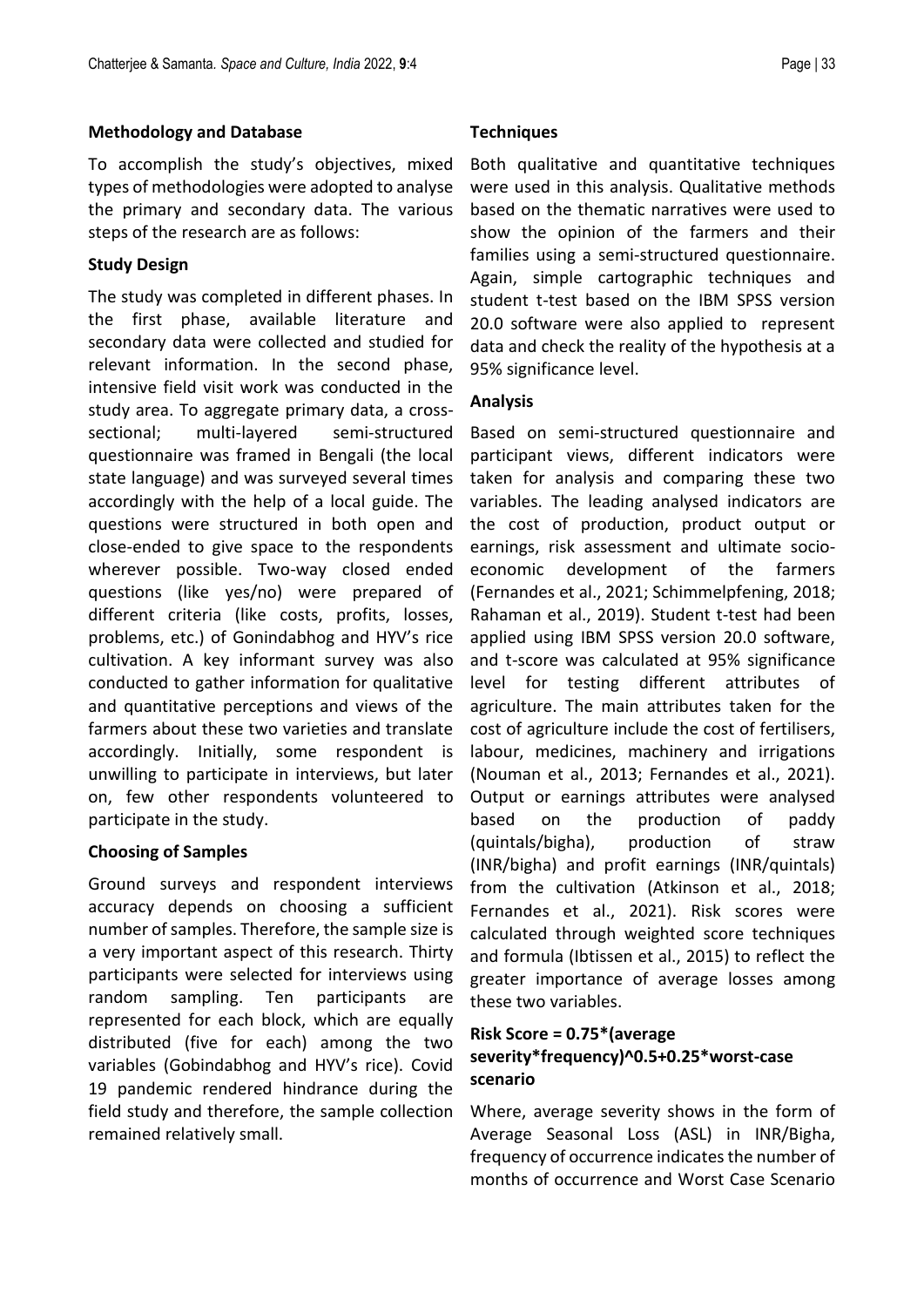(WCS) is the maximum limit of losses in **(Medium) = 3, L (Low) = 2 and VL (Very Low) =**  INR/Bigha in each attribute for the last five years. **1.** 

All the attributes are graded into 5 categories These are distributed into different attributes like – **VH (Very High) = 5, H (High) = 4, M**  and calculated the risk score in Table 2.

| Table 2: Risk Assessment of HYV and Gobindabhog Rice                              |                         |                |                     |                |                       |                |                   |                |
|-----------------------------------------------------------------------------------|-------------------------|----------------|---------------------|----------------|-----------------------|----------------|-------------------|----------------|
| <b>Risk</b>                                                                       | <b>Average Severity</b> |                | <b>Frequency of</b> |                | <b>Worst-Case</b>     |                | <b>Risk Score</b> |                |
| <b>Indicators</b>                                                                 | (Average Seasonal       |                | <b>Occurrence</b>   |                | <b>Scenario (INR)</b> |                | (Calculated)      |                |
|                                                                                   | Loss in INR)            |                | (months)            |                |                       |                |                   |                |
|                                                                                   | $\overline{1}$          | $\overline{2}$ | $\mathbf{1}$        | $\overline{2}$ | $\mathbf{1}$          | $\overline{2}$ | $\mathbf{1}$      | $\overline{2}$ |
| <b>Crop Pests</b><br>and<br><b>Diseases</b>                                       | Low                     | <b>High</b>    | <b>Medium</b>       | <b>High</b>    | Low                   | V.high         | 2.34              | 4.25           |
| <b>Storm</b>                                                                      | <b>High</b>             | V.high         | Low                 | <b>High</b>    | <b>Medium</b>         | <b>High</b>    | 2.87              | 4.35           |
| <b>Heavy</b><br><b>Rainfall</b>                                                   | <b>Medium</b>           | V.high         | <b>Low</b>          | <b>Medium</b>  | <b>High</b>           | V.high         | 2.84              | 4.16           |
| <b>Counterpeit</b><br><b>Inputs</b>                                               | <b>Low</b>              | V.low          | Low                 | V.low          | <b>Medium</b>         | Low            | 2.25              | 1.25           |
| <b>Drought or</b><br><b>Less Rainfall</b>                                         | <b>High</b>             | Low            | <b>Medium</b>       | Low            | V.high                | <b>Medium</b>  | 3.85              | 2.25           |
| <b>Price risk</b>                                                                 | <b>High</b>             | V.low          | V.high              | <b>Medium</b>  | V.high                | <b>Medium</b>  | 4.61              | 2.05           |
| <b>All Other</b><br><b>Naturals</b>                                               | Low                     | <b>Medium</b>  | Low                 | <b>Medium</b>  | Low                   | <b>Medium</b>  | 2.1               | 3.0            |
| Post-<br><b>Harvest</b><br><b>Revenue</b><br><b>Loss</b>                          | Low                     | <b>Medium</b>  | V.low               | Low            | Low                   | <b>Medium</b>  | 1.56              | 2.59           |
| <b>Labour</b><br><b>Availability</b>                                              | <b>Medium</b>           | Low            | <b>Medium</b>       | V.low          | <b>High</b>           | Low            | 3.25              | 1.31           |
| <b>Floods</b>                                                                     | <b>Medium</b>           | <b>High</b>    | V.low               | <b>Medium</b>  | <b>High</b>           | V.high         | 2.30              | 3.85           |
| $1 = HYV$<br>2 = Gobindabhog<br>Index:<br>Source: Based on Field Survey, 2020-21. |                         |                |                     |                |                       |                |                   |                |

The risk score is calculated using the following point system

| <b>Average Seasonal loss(ASL)</b><br>(INR/Bigha) | of Occurrence<br><b>Frequency</b><br>(months) Within the Last Five<br>Years. | <b>Worst Case Scenario(WCS) in</b><br>a Season (INR/Bigha) |  |  |  |  |
|--------------------------------------------------|------------------------------------------------------------------------------|------------------------------------------------------------|--|--|--|--|
| $V. Low(-) = 250$                                | V. Low $(++) = >48$                                                          | V. Low $(-) = 2000$                                        |  |  |  |  |
| Low $(-)$ = 251 to 500                           | Low $(+) = 37$ to 48                                                         | Low (-) = $2001$ to $4000$                                 |  |  |  |  |
| Medium = 501 to 750                              | Medium = $25$ to $36$                                                        | Medium = 4001 to 6000                                      |  |  |  |  |
| High $(+)$ = 751 to 1000                         | High (-) = 12 to 24                                                          | High $(+) = 6001$ to 8000                                  |  |  |  |  |
| V. High $(++) = >1000$                           | V. High $(++) = < 12$                                                        | V. High $(++) = > 8000$                                    |  |  |  |  |
| Source: Based on Field Survey 2020-21            |                                                                              |                                                            |  |  |  |  |

narratives about their livelihood condition, household expenditure and consumption,

Socio-economic development was assessed family income, marital status, out-migration through analysing the participant's thematic from agricultural sectors, educational level,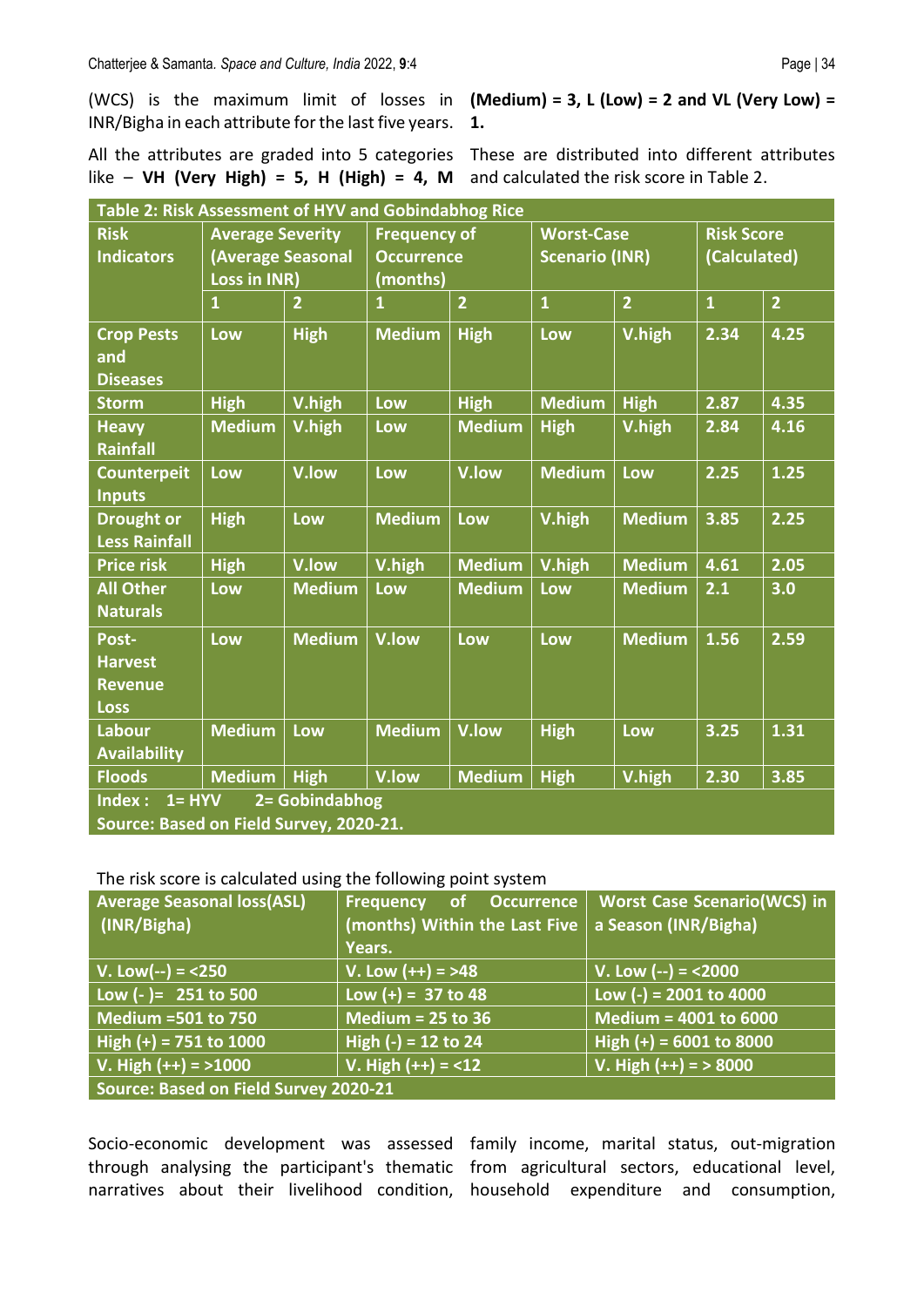building assets, etc. (Ullah et al., 2016; Investment Centre Division, FAO, UN, 2011).

## **Findings**

The study tries to determine the socioeconomic and environmental viability of the Gobindabhog variety in the study region. The Student t-test result shows a significant variation between these two variables in major cases (Table 3). These are as follows:

## **Cost of Agriculture**

Comparative analysis of student t-test at 95% significance level reveals that, all the other costs



of agricultural attributes vary significantly (Table 3). It is evident from the ground survey that, in Gobindabhog indigenous cultivation, local labour supply (Figures 4 & 6), uses of bio fertilisers (Pal, 2015), manures and fewer uses of medicines reduce the cost of production of rice. Minimum uses of irrigation water than HYV's helps to preserve groundwater in Gobindabhog farming (Karforma, 2021). The farmers are very much acquainted with their ancestors' cultivation techniques (Rizwan and Liyaqat, 2011; Bokaria, 2015). These techniques reduce the cost of production of Gobindabhog rice in many cases.



**Figure 5 Figure 6 Use of Local Labourers for Threshing and Collection of Gobindabhog Rice Source: Field Survey, 2020-21**

| Table 3: Indicators of Rice Production - M, SD, N and Calculated t-Score of Attributes |                |                |              |                |                                      |                |                           |                              |                                          |  |
|----------------------------------------------------------------------------------------|----------------|----------------|--------------|----------------|--------------------------------------|----------------|---------------------------|------------------------------|------------------------------------------|--|
| <b>Indicators</b>                                                                      | N <sub>1</sub> |                | <b>Mean</b>  |                | <b>SD</b><br>(Standard<br>Deviation) |                | Sig.<br>(two<br>tailed) t | df<br>(Degree of<br>Freedom) | 95%<br><b>Confidence</b><br><b>Level</b> |  |
|                                                                                        | $\mathbf{1}$   | $\overline{2}$ | $\mathbf{1}$ | $\overline{2}$ | 1                                    | $\overline{2}$ | -value                    |                              |                                          |  |
| <b>Fertiliser cost</b>                                                                 | 15             | 15             | 1611.7       | 1038.0         | 235.8                                | 83.59          | $\mathbf{0}$              | 28                           | p<0.05                                   |  |
| Labour cost                                                                            | 15             | 15             | 4902.7       | 4798.3         | 247.4                                | 175.1          | 0.193                     | 28                           | p<0.05                                   |  |
| <b>Medicine cost</b>                                                                   | 15             | 15             | 1858.3       | 1069.0         | 512.4                                | 280.24         | $\mathbf{0}$              | 28                           | p<0.05                                   |  |
| <b>Machinery cost</b>                                                                  | 15             | 15             | 999.0        | 906.0          | 56.09                                | 97.43          | 0.003                     | 28                           | p<0.05                                   |  |
| <b>Irrigation cost</b>                                                                 | 15             | 15             | 1044.7       | 699.7          | 99.7                                 | 151.99         | $\mathbf{0}$              | 28                           | p<0.05                                   |  |
| <b>Production</b><br>of<br>paddy<br>(quintals/bigha)                                   | 15             | 15             | 11.7         | 7.13           | 2.46                                 | 3.58           | .0                        | 28                           | p<0.05                                   |  |
| <b>Production</b><br>of<br>straw (INR/bigha)                                           | 15             | 15             | 301.0        | 501.66         | 60.0                                 | 134.12         | $\mathbf{0}$              | 28                           | p<0.05                                   |  |
| <b>Profit</b><br>earnings<br>(INR/bigha)                                               | 15             | 15             | 166.06       | 278.53         | 25.91                                | 15.77          | $\overline{0}$            | 28                           | p<0.05                                   |  |
| $2 = 6$ obindabhog<br>$1 = HYV$<br>Index:<br>Source: Based on Field Survey, 2020 - 21. |                |                |              |                |                                      |                |                           |                              |                                          |  |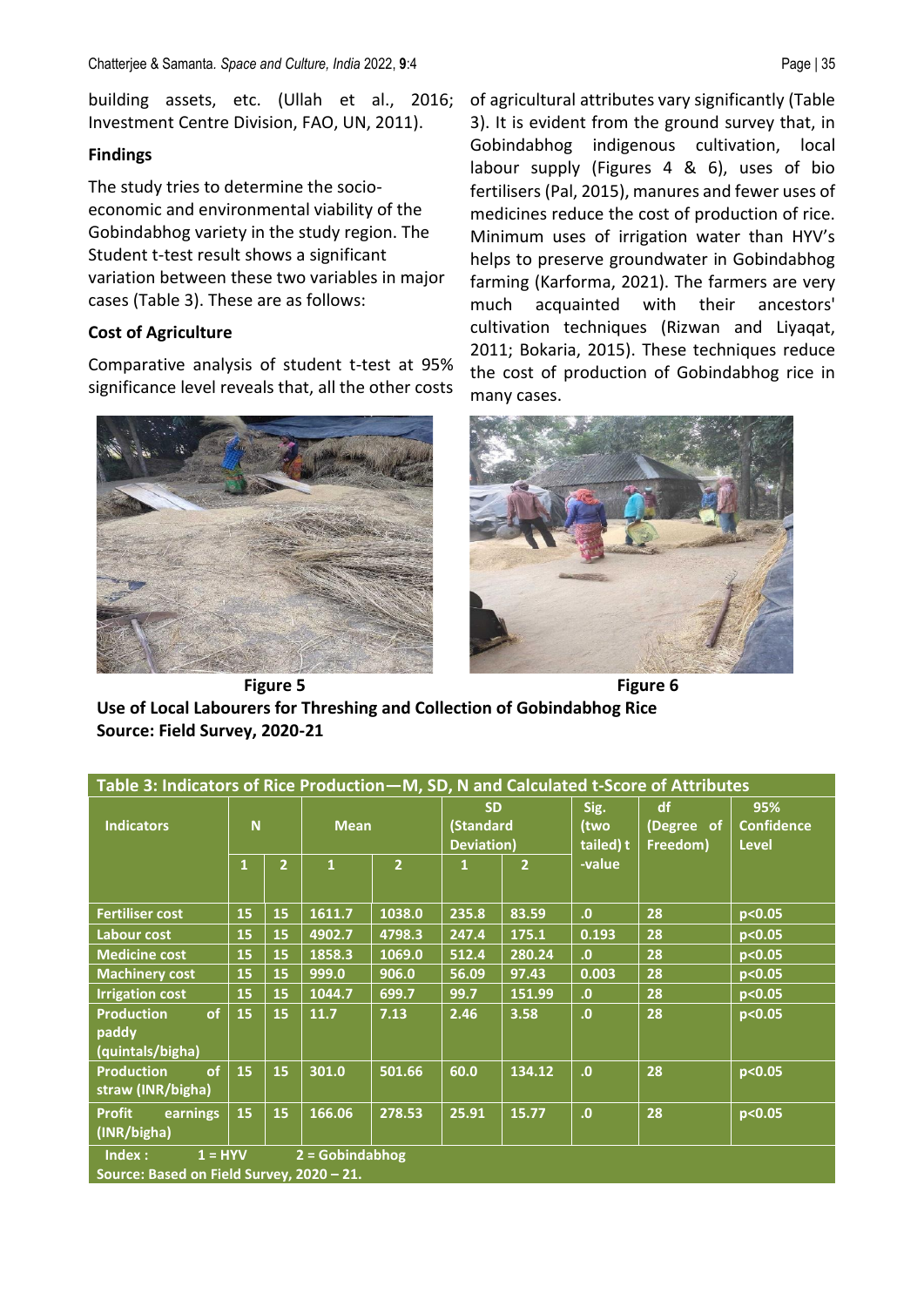## **Output**

Output or production from agriculture is another important criterion for comparing of such two varieties. Student t-test at 95% significance level of these attributes (Table 3; Figures 7 & 8) tallies with the farmers' opinion about the differences of these two variables. It shows, the production of HYV is far better than Gobindabhog rice. However, paddy's demand and market price, including straw (plant residues) and profit

margin, is much higher in Gobindabhog cultivation (Atkinson et al., 2018). Again massive production of HYV leads to a higher supply than demand and result in less market price and profit (Singh et al., 2013). Whereas Gobindabhog rice shows a constant increase in profit margin each year. Its ever-increasing demands, nutritious values (Ghosh, 2015), multi-dimensional uses, etc. are the main reasons for its better profit in the market (Khairullah, 2020; Radhakrishnan, 2019).



 **Source: Based on the Mean Value of Attributes (Table 3)**



 **Figure 8: Output of Agriculture Source: Based on Mean Value (Table 3)**

## **Risk Assessment**

Risk assessment study is a vital tool for costbenefit comparison and vulnerability (Atkinson et al., 2018). It has been observed from Table 3 that, a risk score of maximum attributes shows a better condition in HYV rice cultivation. But one

thing must be noticeable from the score table that price fall risk and uncertainty and requirement of labourers are comparatively less in the case of Gobindabhog cultivation. The farmers, who participated in the research reckon that the market price of Gobindabhog (Pal, 2016) is much higher with an increasing trend. This is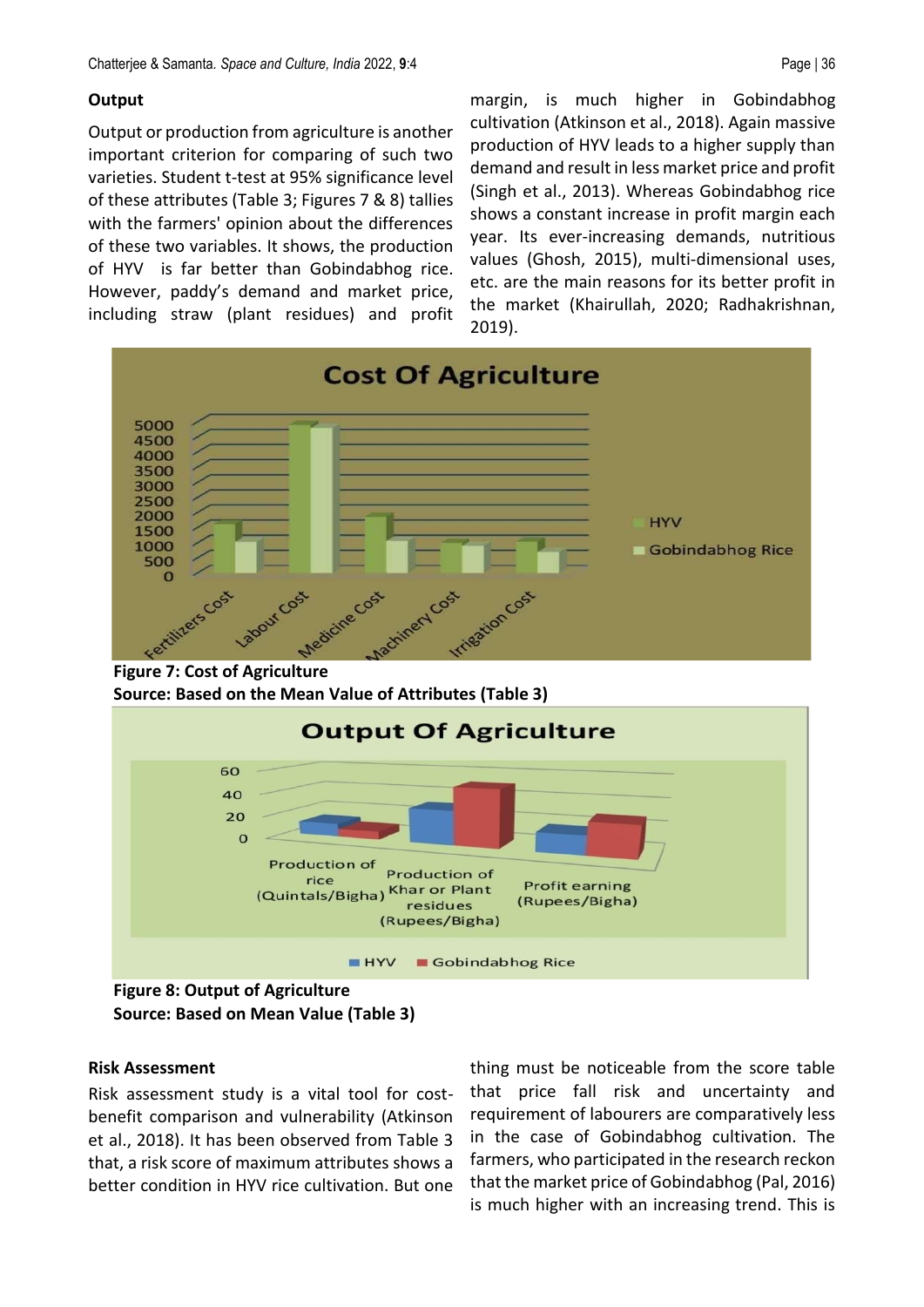#### Chatterjee & Samanta*. Space and Culture, India* 2022, **9**:4 Page | 37

because of its regional and national market demand. Price fall-risk is less in Gobindabhog rice. Again for fetching higher prices in the market, they preserve it in an eco-friendly way (Figure 9). In contrast, HYV rice price-fall is more common than its hikes. This is due to substantial mono-crop production in the study region and



**Figure 9: Eco-conservation of Gobindabhog Rice for Preserving Qualities and Fetching Higher Market Price**

**Source: Field Survey 2020-21**

# its main uses as a staple diet. On the other hand, local labour, ITK. (Indigenous Technical Knowledge) gathered from their ancestors also reduce the necessity of hired labourers in Gobindabhog cultivation (Eliazer Nelson et al., 2019; Pal, 2016).



**Figure 10: Use of a Personal Tractor in the Collection of Crops from the Fields as an Indicator of Rural and Agricultural Development**

#### **Impact on Social Status**

Social status is a crucial indicator for revealing the development of agriculture in an agrarian society. Social status analysis can be used in a wide range of rural development contexts (Investment Centre Division, FAO., 2011). The thematic narratives of the farmers voices indicate the level of socio-economic development of the study area. It also shows the comparison of earnings and livelihood of the farmers associated with Gobindabhog and HYV's rice cultivation. Family income of the farmers, building of assets, educational attainment, enjoying modern amenities and machinery (Figure 10), etc. may be taken as indicators of socio-economic development of the study area used for cultivation of Gobindabhog rice (Pal, 2016; Ullah et al., 2016).

It has been seen that profit is the main objective above all attributes according to the farmers. One of our respondents (M, 61Y) viewed:

> I have practised this variety since 1985 with my father,

and it is still profitable. Most of our family expenditure and building assets are managed aptly by the surplus profit from Gobindabhog rice. Again, I want to start a business in near town for another source of income depending on its earnings.

Internal household and livelihood dependency on agriculture can be assumed after the voice of a homemaker of a farmer, S.N. (F, 55Y)-

> Our household expenditure including the educational expenses of son and daughter, the marriage of a daughter and other basic needs like clothing, fooding, maintenance of the house, etc. solely come from the direct income of indigenous farming, as it is the main occupation of our family. Though we also cultivate HYV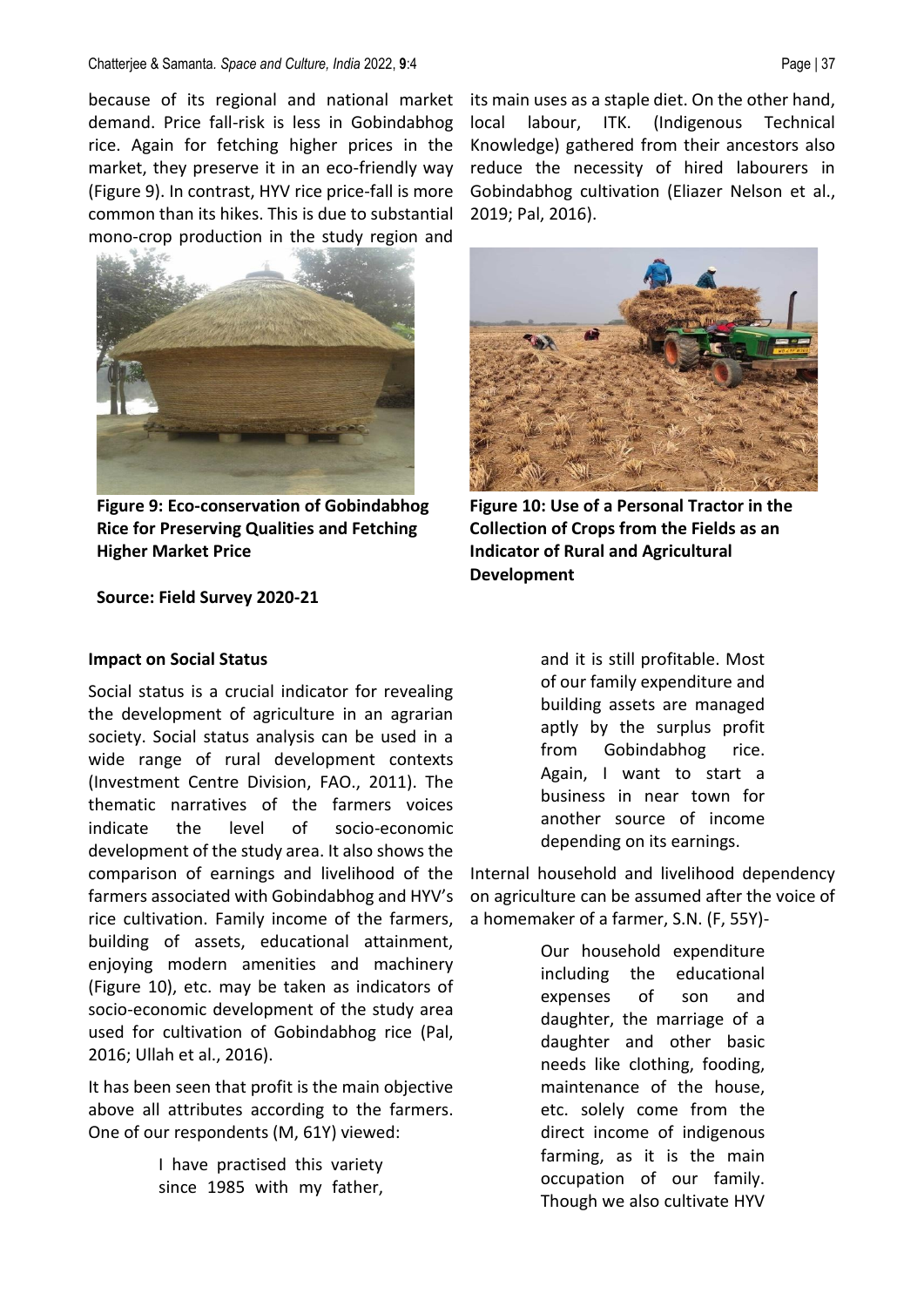rice, these are mainly for our household purposes (rice, puffed rice).

It has been observed during the interview of a young generation farmer A.R. (M, 22Y); who is joining Gobindabhog cultivation with his family members and viewed:

> After graduation, I am interested in cultivation with my father and brother as it is a profitable source and cultivated commercially. Hence, the scope of earnings is more than HYVs cultivation. Therefore, it is suitable for me to join it until I can not get a job. It will save hired labour costs for my family. Its increasing demand and market price are motivating the young farmers.

We argue that the participation of the young generation would restrict the out-migration, whereas it is just the reverse in the HYV's farming field. One of our respondents, HYV rice farmer ( M, 51Y) opined-

> We are less interested in HYVs farming in the present day due to its diminishing return. Sometimes the costprofit ratio is the same, but we are bound to cultivate it due to no other option. Otherwise, we have to leave our land uncultivated. Massive productions of HYV rice reduced the market demand and we have to store it long time till the price will hike, but this is not possible for mediocre level farmers like us.

Discussion with farmers also reveals the reasons for the concentration and development of Gobindabhog cultivation in such micro-level areas. A senior farmer (M, 68Y) said that:

Gobindabhog paddy cultivation needs proper caring and nourishment from natural hazards, just like a newborn baby. It also requires a special rice milling process, which is mainly concentrated in these three blocks only.

It is evident from the secondary sources and field survey that out of 379 rice mills in Purba Bardhaman district, we witnessed 155 within these three blocks (National Informatics Centre, Purba Bardhaman, 2015). These milling processes are of utmost necessity for such smallfine grain aroma rice (Roy, 2015). It is one of the critical barriers to expanding such varieties in other regions. The above thematic narratives of the farmers and their family members reveal that the socio-economic status of these blocks is far better than the rest of the district. This is because of Gobindabhog cultivation predominancy compared to HYV's and its everincreasing profit trend. Socio-economic development can be assumed from the application of modern social amenities, material progress, and the better livelihood of the farmers associated with Gobindabhog rice farming compared to HYV's dominant regions.

## **Discussions**

The above analysis shows that the indigenous Gobindabhog variety is currently more profitable and suitable than HYV's rice cultivation in the study area. Such indigenous variety is eco-friendly and qualitative in nature (Joshi and Singh, 2006; Das and Das, 2014; Khairullah, 2020; Radhakrishnan, 2019)**.** Farmers of this region were suffering from less return or profit through HYV's rice cultivation, especially after the 1990s, and they needed an alternative for better return and reduction of the cost of production. Again, the present analysis shows that the socio-economic risks are less in the Gobindabhog variety (Pal, 2015) and are more demandable (both at national and regional markets) than HYV's (Blakeney et al., 2020).

Gobindabhog rice has a long and independent history of evolution, making this variety more distinct from the modern HYVs rice. The sustainability of the district's agricultural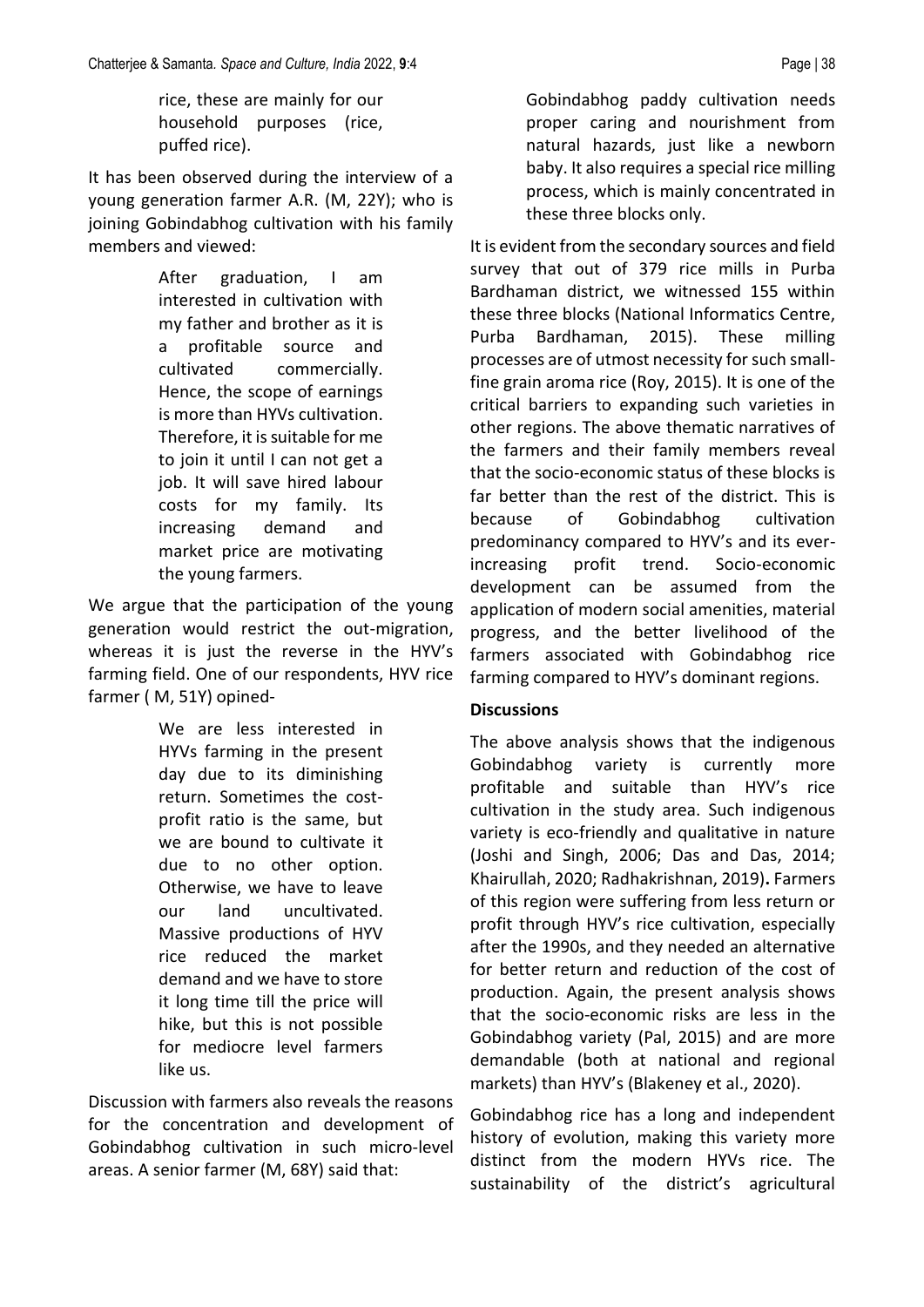production in the current environment of climate change, which adversely affects agricultural productivity vis-à-vis the increased cost of production may be tackled through the expansion of Gobindabhog indigenous cultivation (Pal, 2015). Again, this variety has already gained considerable attention in the international market for its uses in multinational cuisines and was also featured in global sporting events (Blakeney et al., 2020). Therefore, the government's support to the farmers' for the propagation of Gobindabhog farming on a small and large scale and administrative measures taken for improving marketing strategies may create a broader scope for the farmers of this region (Pal, 2016).

## **Conclusion**

The fundamental purpose of this study was to show how Gobindabhog rice can be developed as an alternative source of sustainability in the study area. The above analysis and discussions made it clear that indigenous rice farming like Gobindabhog variety can play a vital role in the socio-economic development of the farmers than HYV's in the study area (Ghosh et al., 2015; Pal, 2016). Such farming is also viable from environmental concerns in contemporary situations (Nagarajan, 2018; Sharma et al., 2018). So, cultivation and expansion of indigenous varieties along with HYV's may open a new dimension in this district's 'rice after rice' region. The new generation farmers are liberal in accepting any modern changes which are profitable for them (Ghorai et al., 2014; Bokaria, 2015; National Consortium of SRI, 2014). The research suggests increasing the awareness and encouragement of small and marginal farmers for the expansion of such indigenous varieties along with HYV's and make agriculture economic (Kumar and Sahu, 2018) and eco-friendly.

## **Limitations of the present study**

The research was conducted in the ongoing climate of Covid-19 pandemic. Hence, the study could not include large number of samples. We also faced hindrances in secondary data collection from the offices and local institutions.

## **References**

Agriculture Report (2011). *Purba Bhardhaman: National Informatics Centre*. Purba Bhardhaman.

https;//purbabardhaman.gov.in/index.php

Atkinson, G., Brathen, N., Groom, B., & Mourato, S. (2018). *Cost-Benefit Analysis and The Enviroment-Further Development and Policy Use*. OECD.

http://dx.doi.org/10.1787/9789264085169-en

Balachandran, P., Francies, R., & Jigi, J. (2006). Potential and Prospects of Medicinal and Rice. *Journal Rice Research,* 1(1), 19-20. https://doi/full/10.1080/109429109.3034833

Bandopadhyay, A. (2014). *Dhan Chas*. Directorate of Research, Bidhan Chandra Krishi Viswavidyalaya.

Banerjee, A. K. (1972). West Bengal District Gazetteer. West Bengal District Gazetteers Publishers.https://indianculture.govt.in/gazette s/west\_bengal\_district\_Gazetters\_hooghly

Banerjee, H., Pal, S., & Senapati, B. (2011). *Hybird Rice in West Bengal*. Directorate of Research, Bidhan Chandra Krishi Viswavidyalaya.

Basu, D. (2014). *Matir SasthoRakhai JoiboKrishi*. Naida: Directorate of Research, Bhidhan Chandra Krishi Vishavidayalaya.

Basu, M. (2017). Farmers in West Bengal are Going Back to Indigenous Rice Varieties, with a little encouragement. *Down To Earth*, 31. downtoearth.in/news/agriculture/indigenousappeal-58285

Blakeney, M., Krishnankutty, J., Raju, K. R,. & Siddique, H. M. K. (2020). Agricultural Innovation and Protection of Traditional Rice Varieties: Kerala a Case Study. *Frontiers in Sustainable Food Systems*, 199-216. https://doi.org/10.3389/fsufs.2019.00116

Bokaria, K. (2015). Important of System of Rice Intensification Method for Mitigation of Arsenic in Rice. *International Journal of Advances Research*, 3(5), 1398-1409.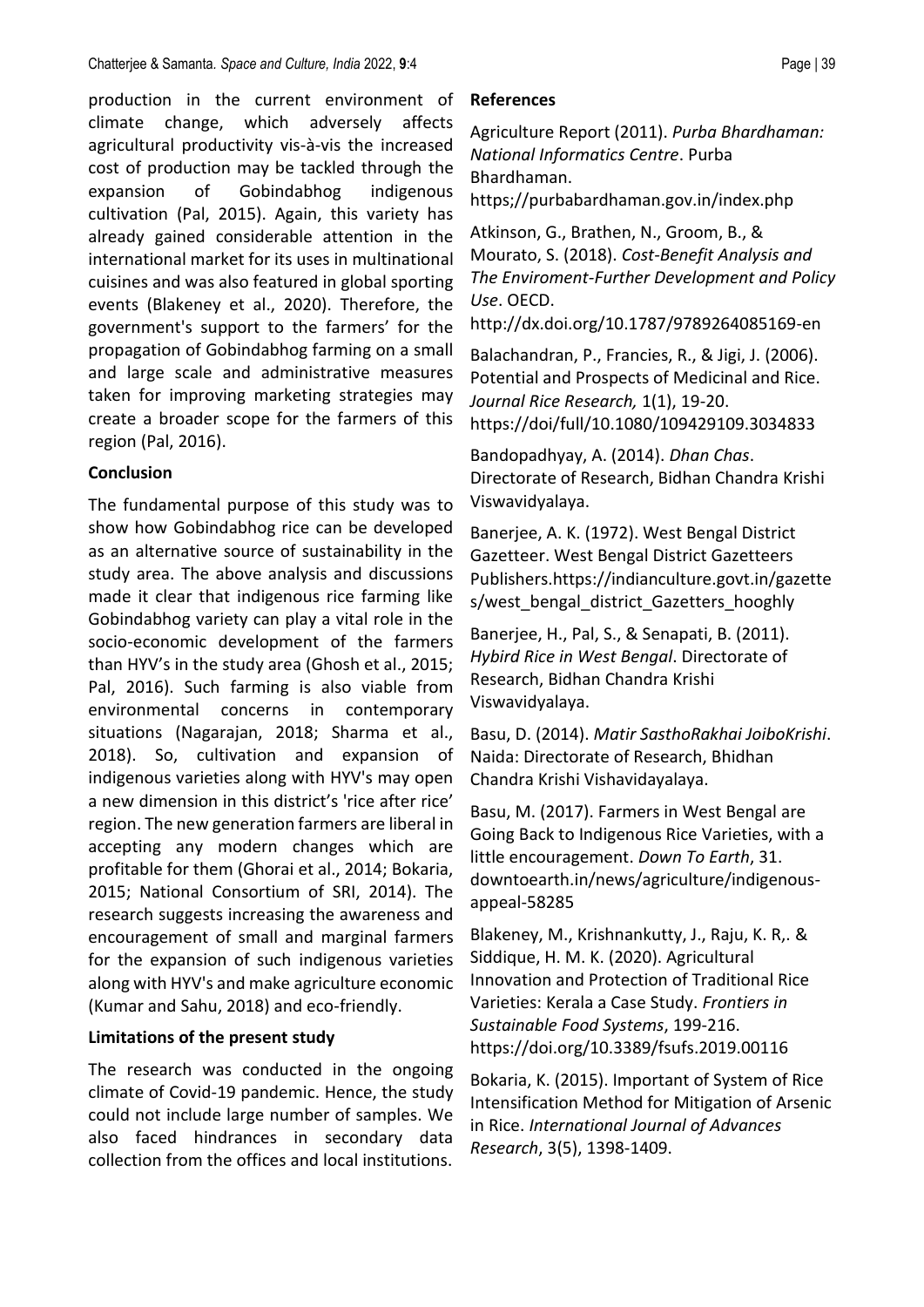Bureau of Applied Economics and Statistic. (2018) Purba Bardhaman. http://purbabardhaman.gov.in

Census of India (2011). https;//censusindia.gov.in

Das, P. C. (2003). *Adunic Podhotite Fosol Chas*. Dey's Publishing.

Das, T., & Das, A. (2014). Inventory of the Traditional Rice Varieties in Farming System of Southern Assam, A case Study. *Indian of Journal of Traditional Knowledge*, 13(1), 157-163.

Deka, S. D., Sharmah, S., & Sarmah, B. (2014). Conservation and Utilisation of Indigenous Rice Varieties for a Sustainable Livelihood Security. *International Journal of Environmental Research and Development*, 4(4), 291-296. http://www.ripublication.com

Fernandes, J. N., Hemswork, P. H., Coleman, G. J, & Tilllbrook, A. J. (2021). Cost and Benefit of Improving Farm Animal Welfare. *Journal Agriculture*, 11(2), 104. https://doi.org/10.3390/agriculture 11020104.

Ghorai, D., Kundu, S., Sarkar, S., & Rahman, F. (2014). *Location Specific Changes in SRI: Towards Augmented Paddy Productivity and Dissemination*. CRIJAF (ICAR).

Ghosh, M. (2015). *'Gobinda bhog Dhan' Utpadon, Prokriakoron, Biponon.* Bidhan Chandra Krishi Viswavidyalaya.

Ghose, M. (2018). '*Radhunigopal Dhan' Utpadon, Prokriakoron, Biponon*. Bidhan Chandra Krishi Viswavidayalaya.

Ghose, M., Mondal, G., & Karfoma, J. (2015). *'Tulaipanji' - Utpadon, Prokriakoron, Biponon*. Bidhan Chandra Krishi Viswavidayalaya.

Ghosh, S. D., & Chottopadhaya, K. (2017). *A Study on Indigenous Rice Varieties in Sundarban Delta and their Role in Ensuring Local Food Security in the Face of Climate Change Threats*. Ministry of Agriculture and Farmers Welfare, Government of India. Agro Economic Research Centre, Viswabharati Santiniketan, West Bengal.

Hunter, W. (1877). *A Statistical Account of Bengal, District of Burdwan, Bankura and Birbhum*. 4.

Huynh, C., Pham, T., Le, T., Nguyon, T., Nguyen, L., & Tran, P. (2020). Understanding Indigenous Farming System in Response to Climate Change: An investing into soil erosion in the mountainous regions of Central Vietnam. *Applied Science*, 10(15), 1-24. htts://doi.org/10.3390/10155091

Ibtissem, T., Jankerer, Talwana, H., Bashaasha, B., & Mukiibi, J.M. (2015). *Agriculture Risk Assessment Study. Uganda Platform for Agriculture Risk Management (PARM).* https://www.researchgate.net/publication/320 331659\_risk\_assessment\_study\_in\_uganda\_full \_report. pdf & usg

*Indian Meteorological Department (IMD),* Kolkata. http://imdkolkata.gov.in

Investment Centre Division (2011). *Social Analysis for Agriculture and Rural Investment Project - Practioner's Guide.* FAO. UN. Fao.org/3/i2816e/i2816e01.pdf

Joshi, C. P., & Singh, B. B. (2006). Indigenous Agriculture Knowledge in Kumaon Hills of Uttaranchal. *Indian Journal of Traditional Knowledge*, 5(1), 19-24. http://141394711/ScienceCommunication/Rese archJournal/rejour/ijtk/ijtk2kb/ijtkjan06.asp#p-19

Karforma, J. (2021). *Zero Tillage Podhotir Onek Itibachok Dik Royeche*. Uttorer Saradin, Uttarbanga, West Bengal, 12(85), 8

Khairallah, I. (2020). Indigenous Knowledge Cultivation of Local Rice Varieties "Siam Mutiara" and "Sima Saba" at Tidal Swampland, 20(7).https://doi.org/10/osi/bioconf/20202001 007

Kumar, I., & Sahu, L. K. (2018). Indigenous Technical Knowledge Used in Paddy Cultivation in Rajnandgaon District, Chhattisgarh'. *Journal of Pharmacognosy and Phytochemistry*, 7(1), 1373-1374.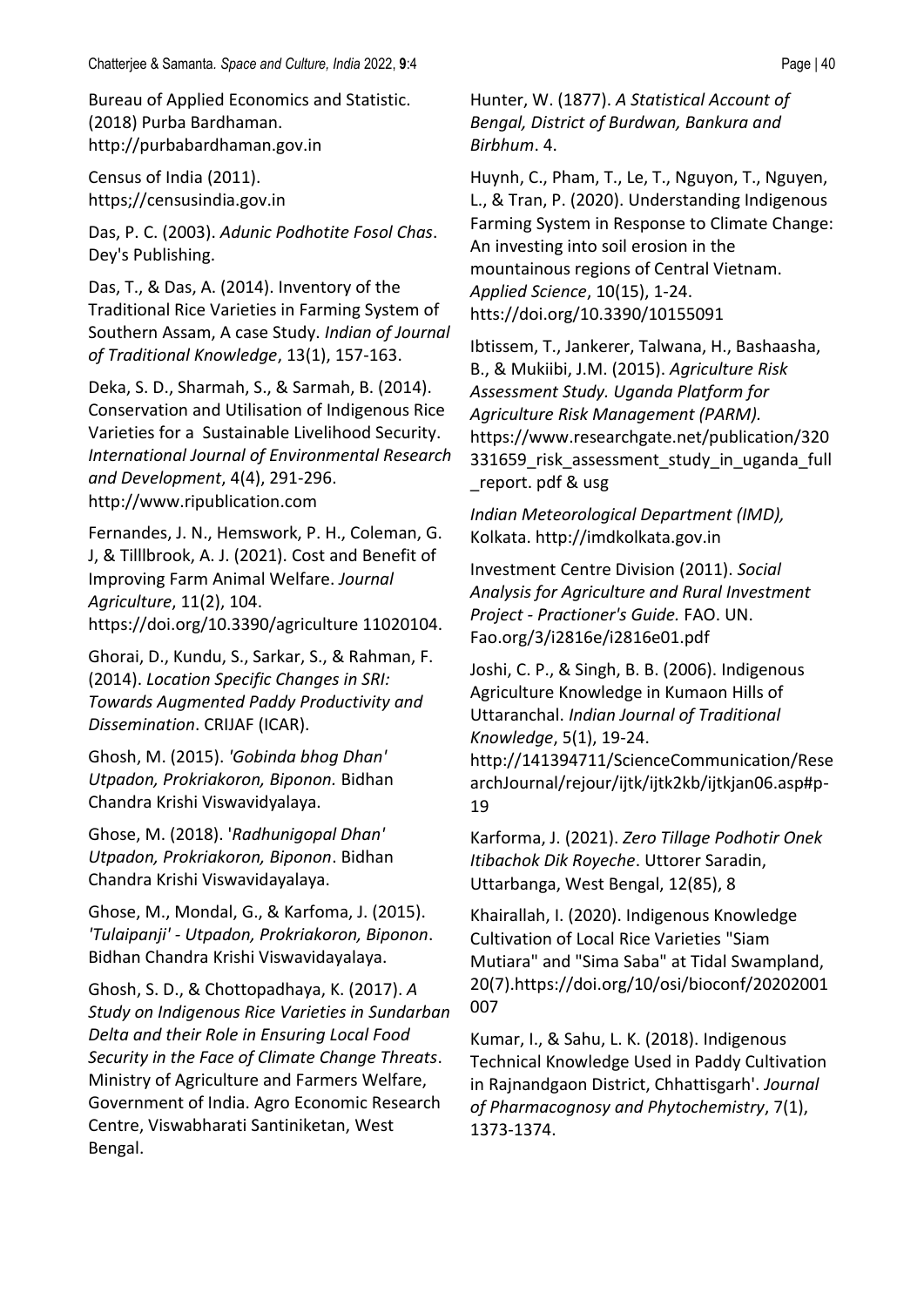Lalitha, N., & Vinayam, S. (2020). Time to Revive Traditional Rice Varieties. *The Hindu Business Line*.

https://www.thehindubusinesline.com/opinion /time-to-rivive-traditional-ric-varieties/article 30934608.ece.

Livelihood Zones Analys is In W.B. (2016). A Scenario AWM Interventions, Rajarhat Prasar 1, Kolkata in Collaboration With FAO. UNO, Rome (Italy). https://vdocument.mx/west-bengallivelihood-zones-analysis.html.

Mohanty, R., Tripathy, B., & Panda, T. (2011). Status, Distribution and Conservation of Some Threatened Indigenous Rice Varieties Cultivated in Odisha, India. *International Journal of Conservation Science*, 12(4), 269-274.

Mukharjee, N. G. (1901). *Handbook of Indian Agriculture* (e-book). Thacker, Spink and Co. https://www.worldcut.org/title/hand-book-ofindian-agriculture/ocic/1046031512

Nagarajan , S. (2018). Indigenous Rice Varieties Make A Comeback. *Thiruvananthpuram: The Hindu*.

*National Consortium of S.R.I.* (2014). NSS. https://www.sri-india.net

*National Informatics Centre, Purba Bardhaman.* (2011). www.bardhaman.nic.in.

*National Informatics Centre, Purba Bhardhaman.* (2015). www.bardhaman.nic.in/dcfs/ricemill-list.pdf.

Niyogi, D. G. (2019). *Farmers Occurs India Revives Folk Rice Varieties. Traditional Rice Varieties, Kondagaon, Chhattisgarh*. https://www.villagesquare.in/wpcontent/uploads/2019/08/Rice 3.jpg

Nouman, M., Siddique, F. M., Asim, M., & Hussain, Z. (2013). Impacts of Socio-Economic Characteristics of Farms on Access to Agricultural Credit. *Sarhad Journal of Agriculture*, 29(3), 469-476.

Pal, A. (2015). *Organic, Indigenous Rice Back in Bengal, Owing to Taste, Cost and Climate Change. Food and Agriculture*.

https://yourstory.com/2015/07/organic-ricebengal.

Pal, A. (2016). *Folk Rice Diversity in West Bengal: Conserving this Neglected Treasure*. News Reach, July-August 2016.

Phapumma, A., Monkham, T., Chankaew, S., Kaewpradit, W., Harakotr, P. T., & Sanitchon, J. (2020). Characterisation of Indigenous Upland Rice Varieties for High Yield Potential and Grain Quality Characters Under Rainfed Conditions in Thailand. *Annals of Agricultural Science*, 65(2), 179-187.

https://doi.org/10.1016/j.aoas.2020.09.004

Radhakrishnan, S. (2019). Reviving Indigenous Seeds: A Slient Revolution in India's Rice Growing States. *Environmental Ecology*. [https://vikalpsangam.org/article/reviving](https://vikalpsangam.org/article/reviving-indigenous-seed-s-silent-revolution-rice-growing-state/104257)[indigenous-seed-s-silent-revolution-rice](https://vikalpsangam.org/article/reviving-indigenous-seed-s-silent-revolution-rice-growing-state/104257)[growing-state/104257](https://vikalpsangam.org/article/reviving-indigenous-seed-s-silent-revolution-rice-growing-state/104257)

Eliazer Nelson, A. L., Ravichandran, K., & Antony, U. (2019). The Impact of the Green Revolution on Indigenous Crops of India. *Journal of Ethnic Foods*, 6(8). https://doi.org/10.1186/s42779-019-0011-9

Rahman, S. M. A., Sarkar, S., Ziauddin, G., Garai, S., & Kundu, S. S. (2019). *Technological Intervention in Some Selected Crops /enterprice. Krishi Vigyan Kendra, Burdwan*. CRIJAF/KVK/2019/02

Rizwana & Lyaqat. (2011). Tradition Knowledge Used in Paddy Cultivation in Raipur District, Chhattisgarh. *Indian Journal of Traditional Knowledge*, 10(2), 384-385.

Roy, S. (2019). Demand Turns Premium "Gobindobhog" Rice Pricey. *The Hindu.* https://www.thehindubusinesline.com/article 29349380

Schimmelpfennig, D. (2018). Crop Production Costs, Profits, and Ecosystem Stewardship With Precision Agriculture. *Journal of Agricultural and Applied Economics*, 50(1), 81-103. doi: 10.1017/aae.2017.23

Singh, S., Singh, R. K., & Singh, R. (2013). Enhancing Rice and Wheat Production by